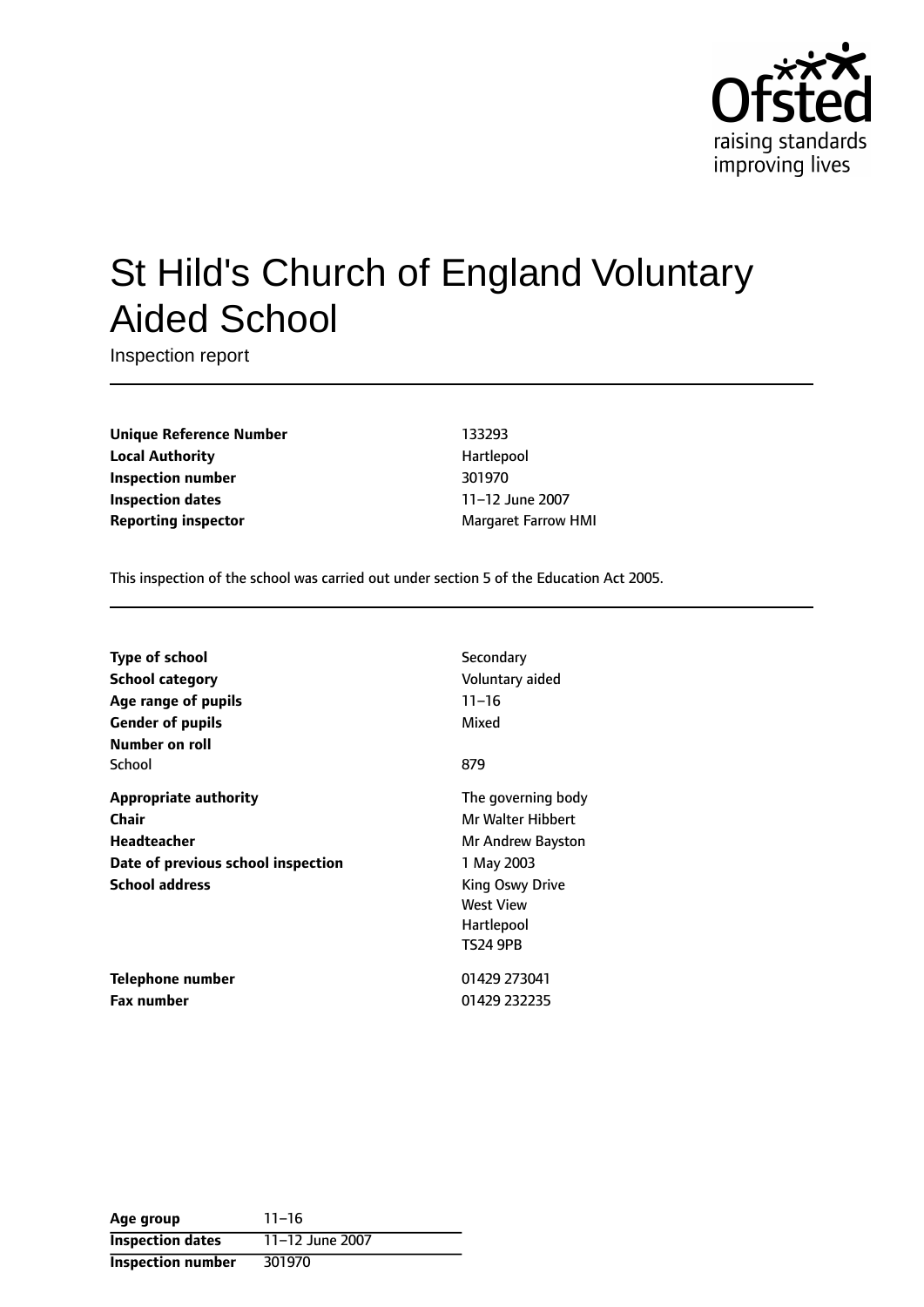© Crown copyright 2007

.

#### Website: www.ofsted.gov.uk

This document may be reproduced in whole or in part for non-commercial educational purposes, provided that the information quoted is reproduced without adaptation and the source and date of publication are stated.

Further copies of this report are obtainable from the school. Under the Education Act 2005, the school must provide a copy of this report free of charge to certain categories of people. A charge not exceeding the full cost of reproduction may be made for any other copies supplied.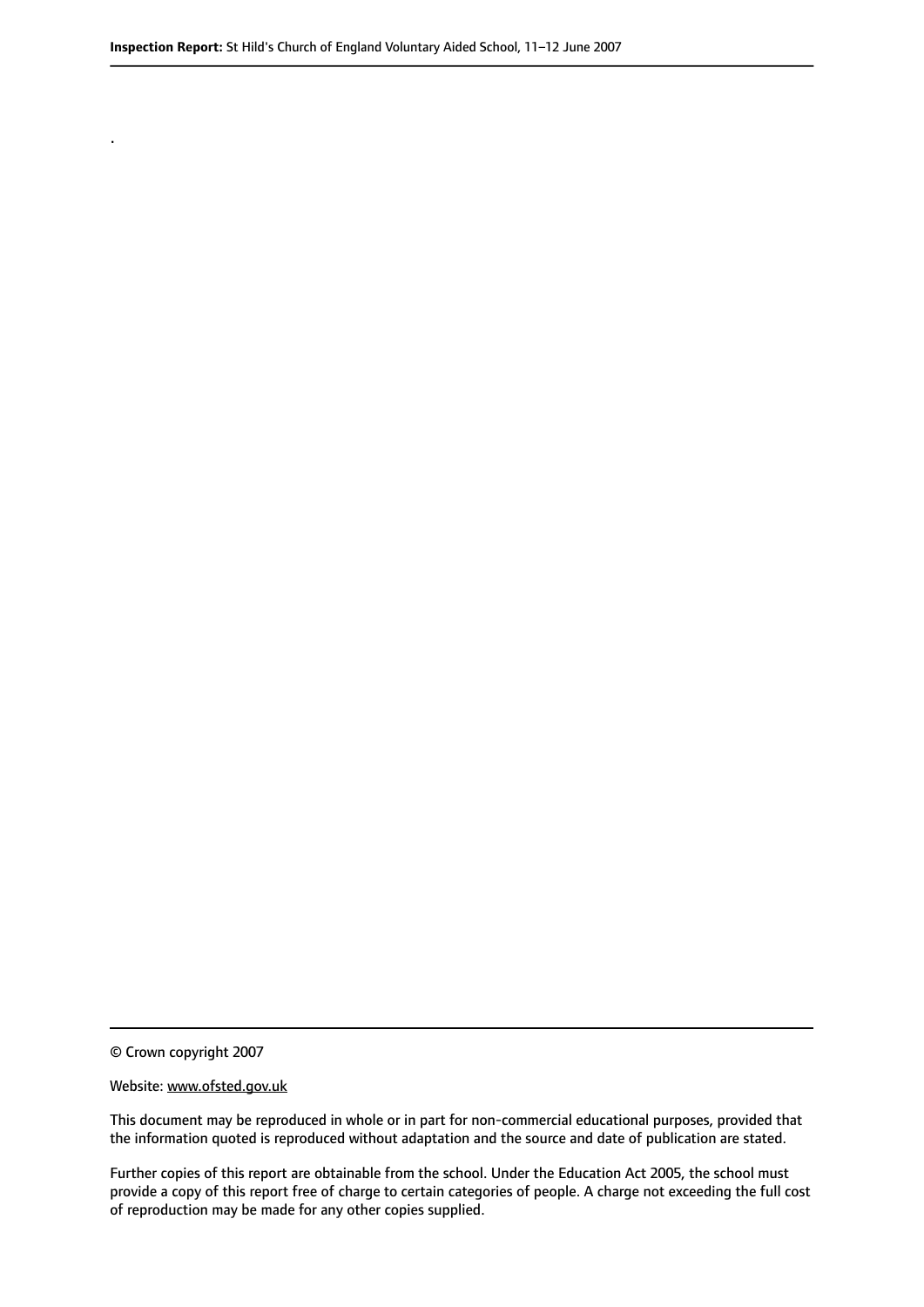# **Introduction**

The inspection was carried out by one of Her Majesty's Inspectors and three Additional Inspectors.

### **Description of the school**

St Hild's Church of England Voluntary Aided School issmaller in size than the average secondary school, but has a rising school population. It is situated in an area of Hartlepool with a significant degree of social and economic disadvantage. A considerably higher than average proportion of students are eligible for free school meals. The proportion of students deemed to have learning difficulties and/or disabilities is well above the average, whilst the percentage of those with statements of special educational need is similar to most schools. Nearly all students come from White British backgrounds.

The school holds Investors in People status and the Healthy Schools Award. It moved into new premises in September 2004 and achieved Engineering specialist school status at the same time. A purpose built engineering unit opened in March 2007.

### **Key for inspection grades**

| Grade 1 | Outstanding  |
|---------|--------------|
| Grade 2 | Good         |
| Grade 3 | Satisfactory |
| Grade 4 | Inadequate   |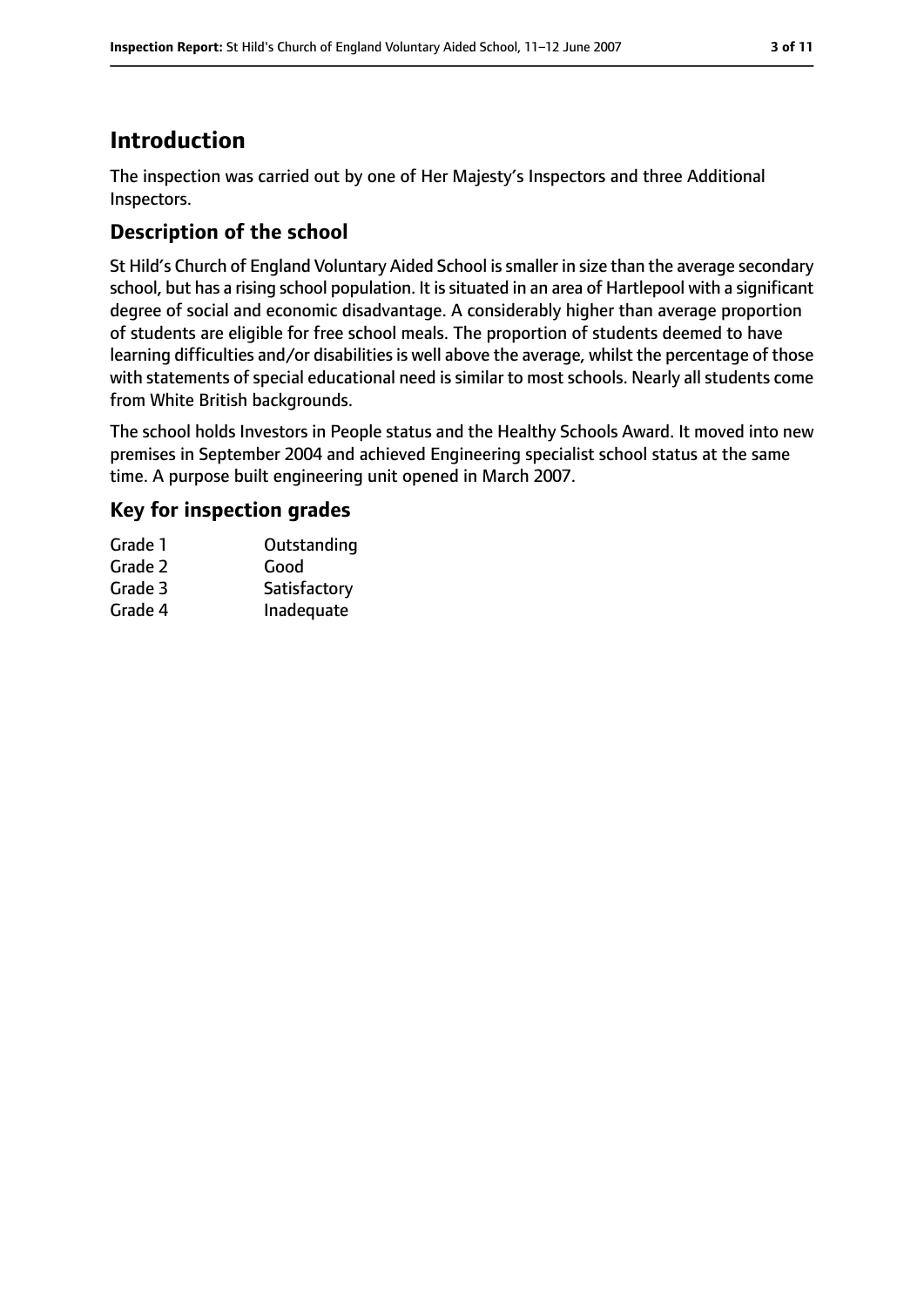## **Overall effectiveness of the school**

#### **Grade: 3**

St Hild's provides its students with a satisfactory education. It is improving and has a number of strengths. The school places great emphasis on creating a strong Christian, caring ethos. This provides the bedrock of all it does and supports the good spiritual, moral, social, cultural and personal development and well-being of students. This is a school 'on the move'. The strategies being put in place are making a significant difference to the confidence, aspirations and achievement of students. The school knows there is still more to do to translate its good plans and the systems it has developed into positive outcomes for all students. It is also aware that the good practice in some departments needs to be shared with others.

The headteacher provides very clear strategic direction for the school. Staff and governors share this vision. The school aims to widen the horizons and raise the aspirations and achievement of all students and it is beginning to be successful in this endeavour. Standards are improving. Although they remain below average, the gap between the school's performance and that of other schools is narrowing, particularly at Year 9, where this has been a particular school priority. Students now make good progress from the time they enter school to the end of Year 9. Standards are still too low at GCSE, particularly in science. However, all students, including vulnerable students and those with learning difficulties and/or disabilities, now make satisfactory progress, given their starting points, by the time they leave at 16.

This is an inclusive school. It provides a broad and rich curriculum to match students' needs and interests, raise their expectations and increasingly prepare them for their future lives. Excellent partnerships, for example with Durham University, the Connexions service, the Education Action Zone and the business community are enabling students to access a wide range of options to support their future working lives. The school's engineering status is widening opportunities even further. As a result, a high proportion of students leave at 16 and either continue their education, or enter employment or training. The headteacher has a passionate belief that students at St Hild's should have many opportunities to broaden their horizons and experience learning and enjoyment at home and abroad. Residentials, overseas visits and out of school activities are numerous and exciting. Many students access, and are appreciative of, the wide range of extra-curricular opportunities available. These enhance the curriculum as well as build students' confidence, self-esteem and enjoyment.

Outstanding partnerships and good relationships with other organisations are strengths of the school. These extend to outside agencies, such as the local diocese, local schools, voluntary services and health professionals. A significant number of partner agencies work with the school to support vulnerable students and those at risk of exclusion. Successful efforts have been made to build the trust and involvement of parents in the life of the school and in their children's learning. This work continues. The 'extended schools' programme, parental questionnaires, regular newsletters and parent consultations support effective communication between home and school. A family befriending service that helps families in most need is highly regarded. Parents who responded to the inspection questionnaire were overwhelmingly positive about the quality of care and education provided by the school and particularly the leadership of the headteacher. A small minority consider the behaviour of students to be an area of concern. However the behaviour of most students in classes and around the school is good. There have been very few permanent exclusions this year and the number of fixed-term exclusions has fallen significantly in recent years. The majority of students enjoy school and attend regularly.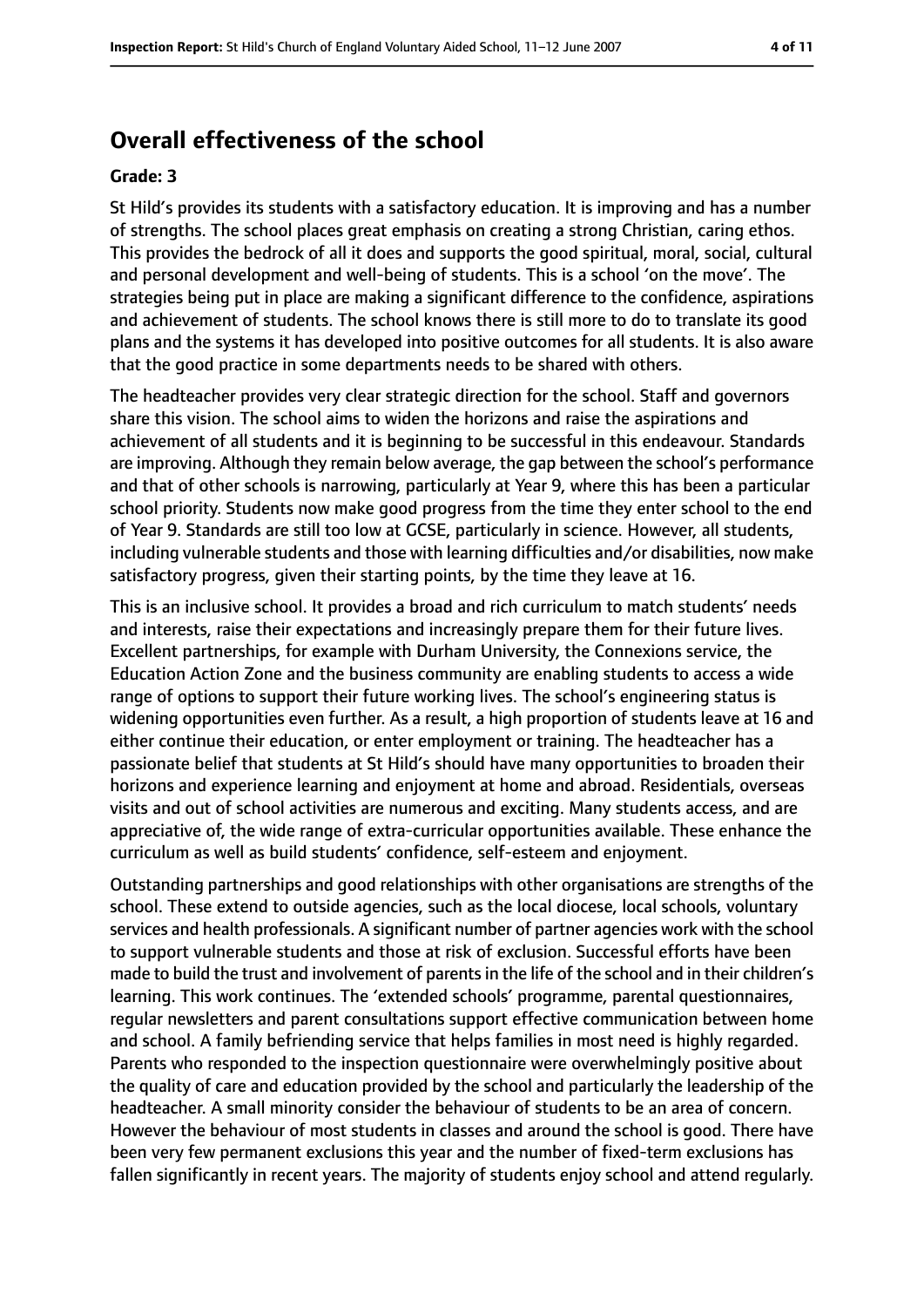This represents a significant improvement since the last inspection. Home-school liaison workers effectively support reluctant students with their attendance.

The quality of teaching and learning is satisfactory. A number of good lessons were observed. However, teaching and learning are not consistently good enough in every subject to ensure that all students realise their full potential, particularly those of middle ability. Additionally, in some lessons, not enough is expected of students and they are not sufficiently involved. Lesson planning and the process of setting targets have improved in some subjects. In these subjects, students' individual needs are better met. Strategies to check on students' progress, including the regular scrutiny of their work, have been introduced. In effective subject departments, students know how well they are doing and what they need to do to improve further. The school is collecting data and information on students' progress to plan for their next steps. Some of this is used well. However, this good practice is not yet fully in place across the school. Furthermore, inconsistencies in monitoring the quality of lessons means that subject managers are not always aware of the true picture on the quality of teaching and learning in their subjects.

The school has successfully identified areas for development through self-evaluation and the good use of external review. Five subject departments have been reviewed; improvement plans have been rapidly drawn up and implemented. The school has invested heavily in professional development opportunities for staff and introduced self-help strategies such as coaching, 'buddying' and subject and leadership training. Teachers value these opportunities. Staff and governors are fully involved in the school's self-evaluation and school improvement planning processes. As a result, all staff and governors know the school's strengths and areas for development. The capacity for further improvement is good because the school knows exactly where improvements need to be made. In addition, it has proved it can exceed challenging targets and tackle the weaknesses identified in the last inspection.

#### **What the school should do to improve further**

- Raise standards, particularly in science at Key Stage 4.
- Ensure all teaching is matched to students' different learning needs.
- Improve lesson planning; the use of data; tracking and assessment of students' work to ensure students are challenged to achieve the best they can.
- Ensure the school planning, monitoring and evaluation cycle is more strongly linked to raising the attainment and achievement of all students, particularly at GCSE.
- Increase the frequency of lesson observations, and use the information gained to ensure more consistently good teaching and learning.

### **Achievement and standards**

#### **Grade: 3**

Students' attainment on entry varies from year-to-year and ranges from broadly average to below average. A higher proportion of lower and middle attaining students enter Year 7 in this school compared to most schools, particularly in terms of their English standards. Standards at Year 9 and 11 are below average, but they were higher than in previous years in 2006. The school exceeded its targets, narrowing the gap between St Hild's and other schools nationally. The proportion of students gaining at least five good GCSEs improved significantly. The number of students leaving school with at least one GCSE or equivalent was similar to the national average. Indications are that the school is on track to achieve its 2007 targets, particularly at Key Stage 3.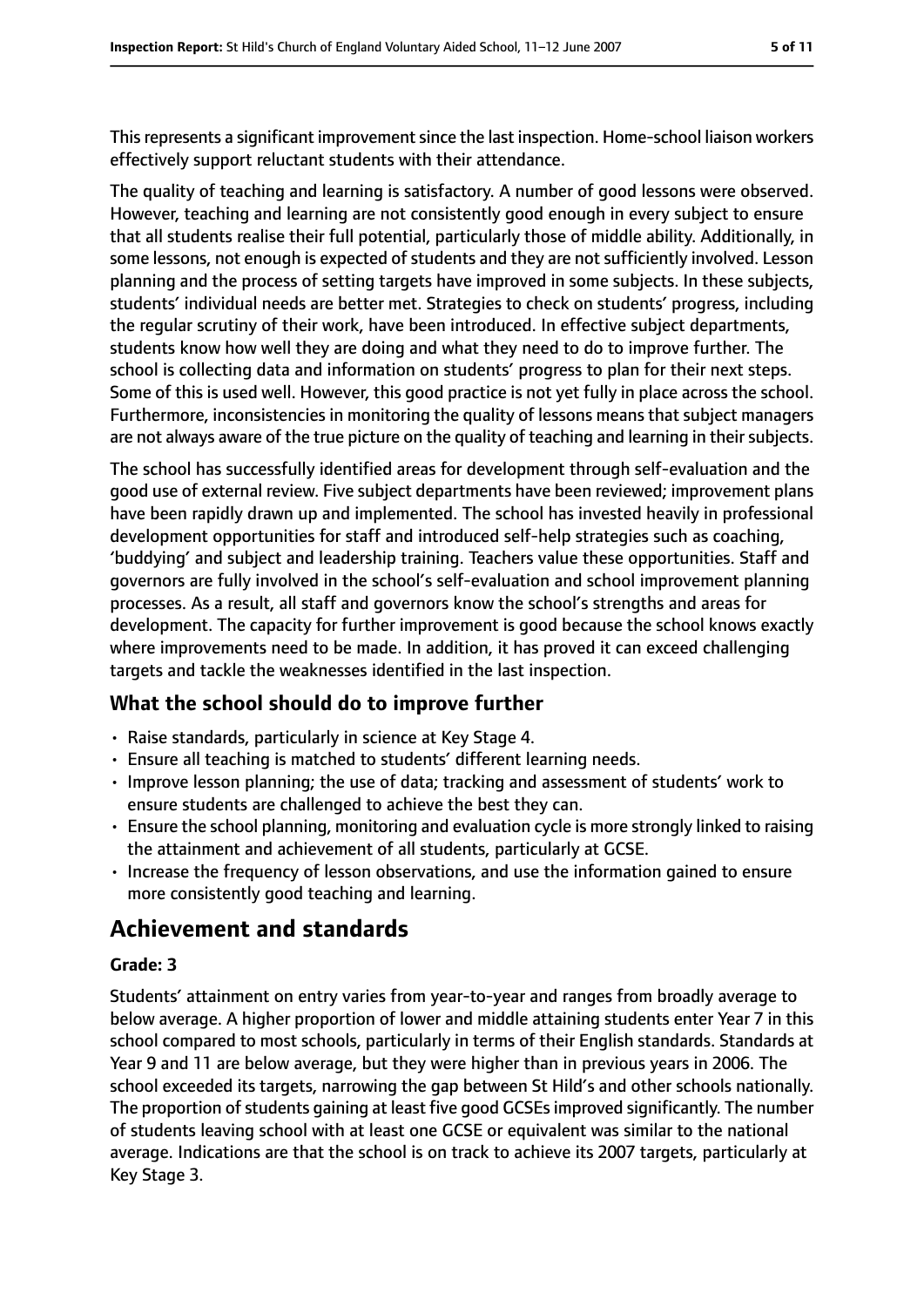Students now make good progress in Key Stage 3 and satisfactory progress in Key Stage 4. Girls at Key Stage 4 and boys of average ability do not always progress as well as expected. The school has restructured the curriculum and task groups of teachers have been set up to remedy and monitor the progress of these groups. Students with learning difficulties and/or disabilities make satisfactory and sometimes good progress because of the effective support and guidance that they receive.

# **Personal development and well-being**

#### **Grade: 2**

Students are proud of their school. They say they 'would not want to go anywhere else'. They value the positive relationships they have with each other and adults and they say they are well supported. Students feel safe. Bullying and racist incidents are rare and when they do occur, they are dealt with well by staff. Students know about safety in lessons and around school. They adopt healthy lifestyles by participating in two hours of sport each week and also by involving themselves in the wide range of out of school sporting activities. All students stay for a school lunch and eat healthy meals, but not all are appreciative of them. Students learn of the dangers of drugs and alcohol abuse in their health and relationships education lessons. Many students make a good contribution to school life through the work of the school council. They welcome opportunities to take responsibility; for example, acting as prefects, peer-mediators, student librarians and sports coaches in primary schools. Charitable fundraising is a strong feature of school life and students make a good contribution to the local community. For example, they are involved in the regeneration of the local area, and support the community through their work on the 'eco' and 'ASDAN' groups.

# **Quality of provision**

### **Teaching and learning**

#### **Grade: 3**

The quality of teaching and learning is satisfactory. In the best lessons, such as in history and English, teachers use a range of strategies, teaching styles and resources to motivate and interest students. They plan work that challenges students and raises their enjoyment of learning. In these lessons students make good progress, they know how well they are doing and what they need to do to progress further. Sometimes students are encouraged to check and assess their own work and this is successfully developing their independence skills and confidence. Although the school has plans to share such good practice, they are not fully developed in each subject department. Consequently, the quality of teaching is inconsistent. In some lessons, expectations of students are not high enough and teaching is dull. As a result, some students are restless and do not try their best. In these lessons, planning is often not suitably matched to individual students needs. It does not always identify what students are expected to achieve, or how teaching will support this.

### **Curriculum and other activities**

#### **Grade: 2**

The curriculum is of good quality. It meets statutory requirements and is responsive to local circumstances. An increasingly broad range of academic subjects and vocational courses are making a positive difference to students' aspirations and achievement. Thisincludes vulnerable students and those at risk of being excluded. For example, the Phoenix Centre, the Bridge Unit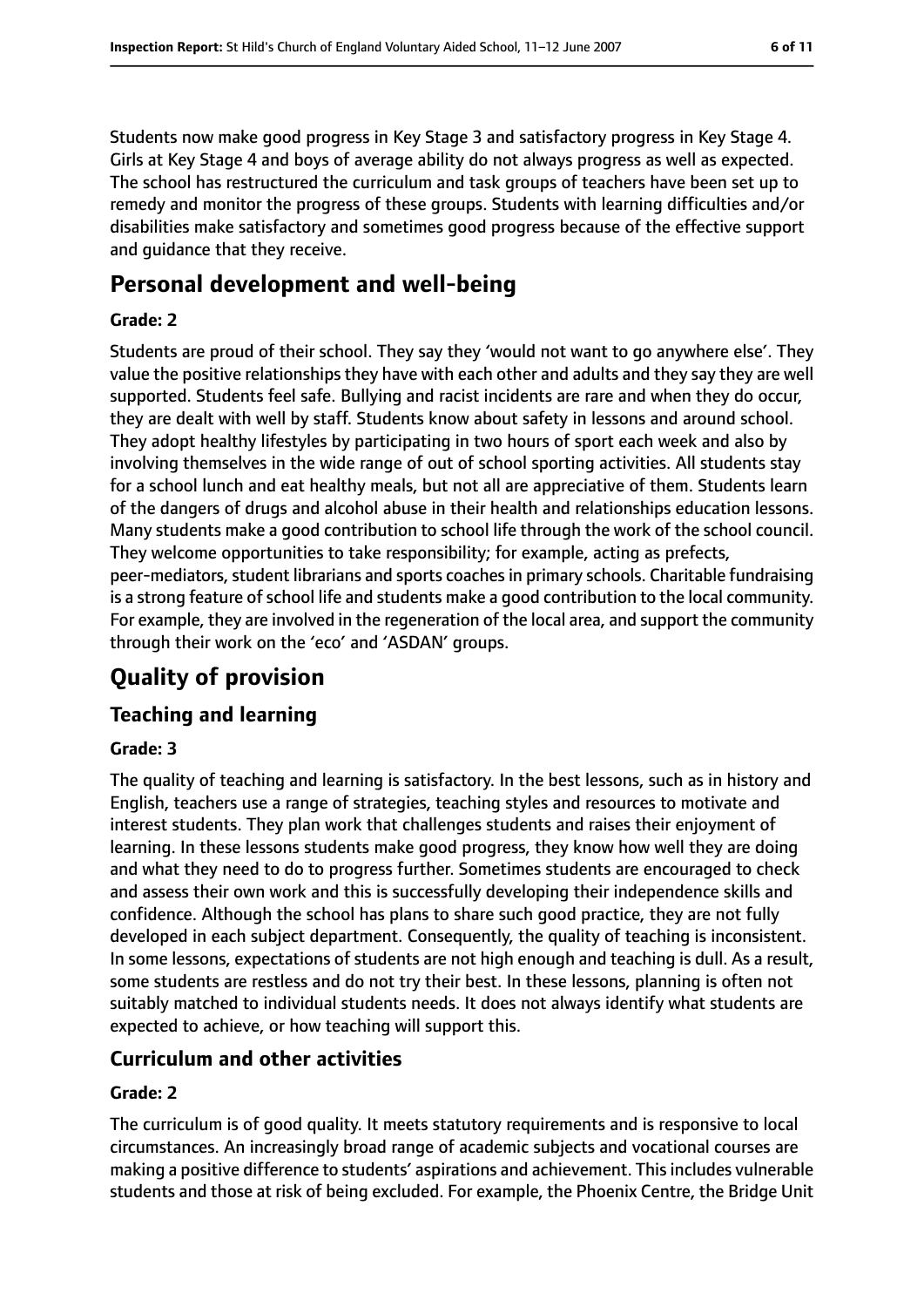and focused support in the St Christopher's Unit provides vulnerable students with alternative curriculum opportunities or individualised learning programmes. This has resulted in their increased attendance and achievement. The school has developed a range of strategies to ensure more students meet expected levels in literacy. Good careers advice extends across both key stages. A diverse range of extra-curricular provision provides students with a range of opportunities that broadens and enriches their life experiences. These include performing arts, digital photography and the junior sports leader award.

#### **Care, guidance and support**

#### **Grade: 2**

The care and support provided to students is good and is evident in the school's ethos, the pastoral support, and in the care and mutual respect that helps every student feel safe and valued. The new building provides a safe and secure environment for students. Child protection and safeguarding procedures are robust and meet statutory requirements, and thorough risk assessments are in place. Good relationships and joint working with local primary schools ensure students' smooth transition into Year 7. Students with learning difficulties and/or disabilities and looked after children are well supported, as are students at risk of being excluded. The outstanding range of partnerships with the voluntary sector, other schools and key professionals in support agencies provide good levels of additional support when required. Careers advice is of good quality. However, inconsistent use of data for tracking pupils' progress in some lessons means students are not always clear about how well they are doing and what they must do to improve.

### **Leadership and management**

#### **Grade: 3**

Leadership and management are satisfactory. Self-evaluation is accurate and is used effectively to draw up plans for future school improvement. The effectiveness of the plans is reflected in improvements in students' attendance and in rising standards in English, mathematics and science at Year 9. Morale is good because teachers are recognising that students are reaching higher standards than in previous years. The next step is to raise students' achievements at Year 11. The school's capacity to raise standards further is good because there are many strong leaders and managers at all levels in the school. Governance is good. Governors have a good grasp of the school'sstrengths and weaknesses and monitor its work vigorously and effectively. Financial planning, management and control are very good. The school runs smoothly on a day-to-day basis and the atmosphere for learning is good. However, there is a considerable difference in the quality of lessons that students receive. Consequently, there is a need to monitor lessons more frequently and to share good practice more widely.

Specialist engineering status has been effective in widening students' horizons and presenting increased opportunities for links with further education and the world of work. Examination targets linked to the specialist subjects have been broadly met.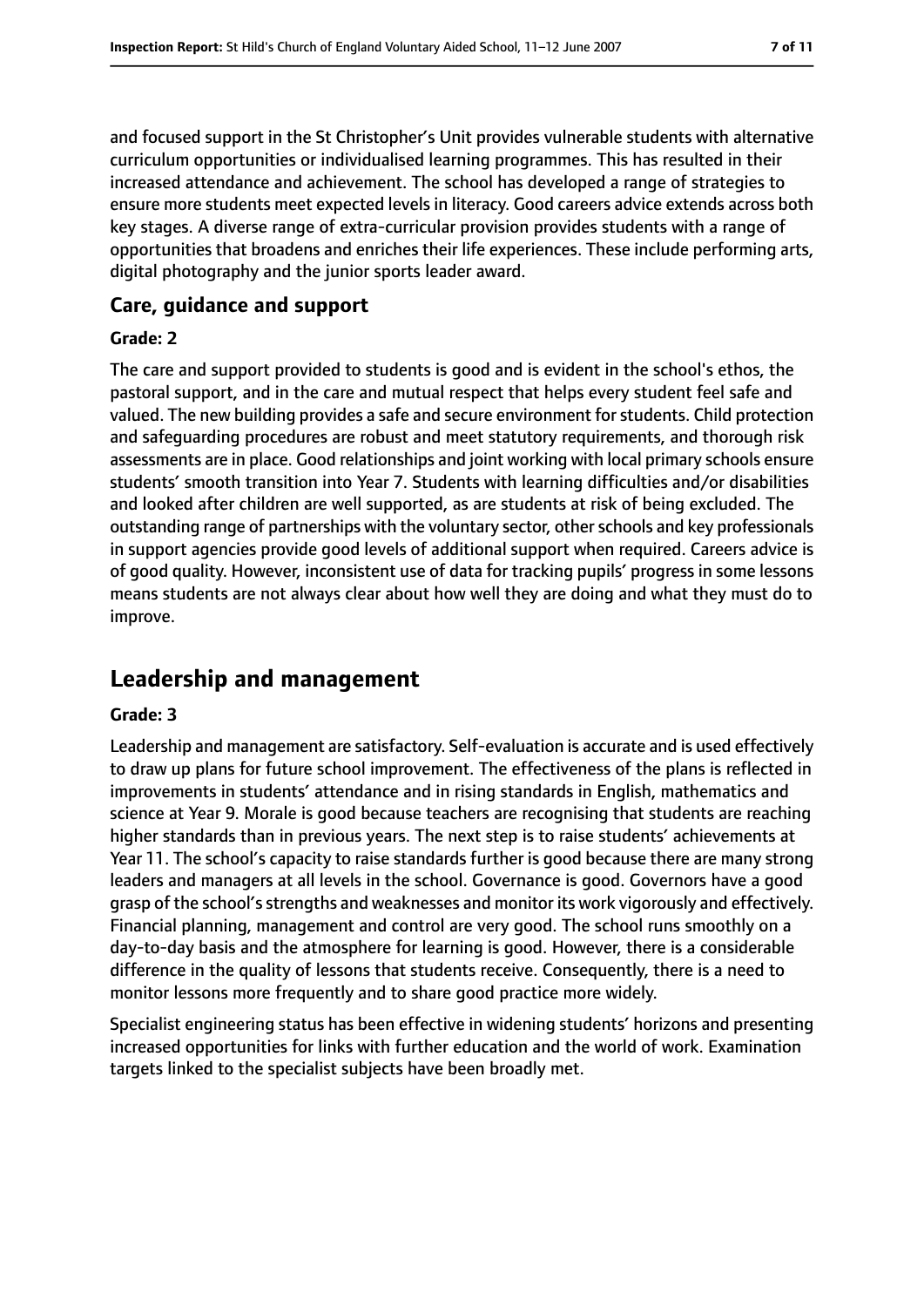**Any complaints about the inspection or the report should be made following the procedures set out in the guidance 'Complaints about school inspection', which is available from Ofsted's website: www.ofsted.gov.uk.**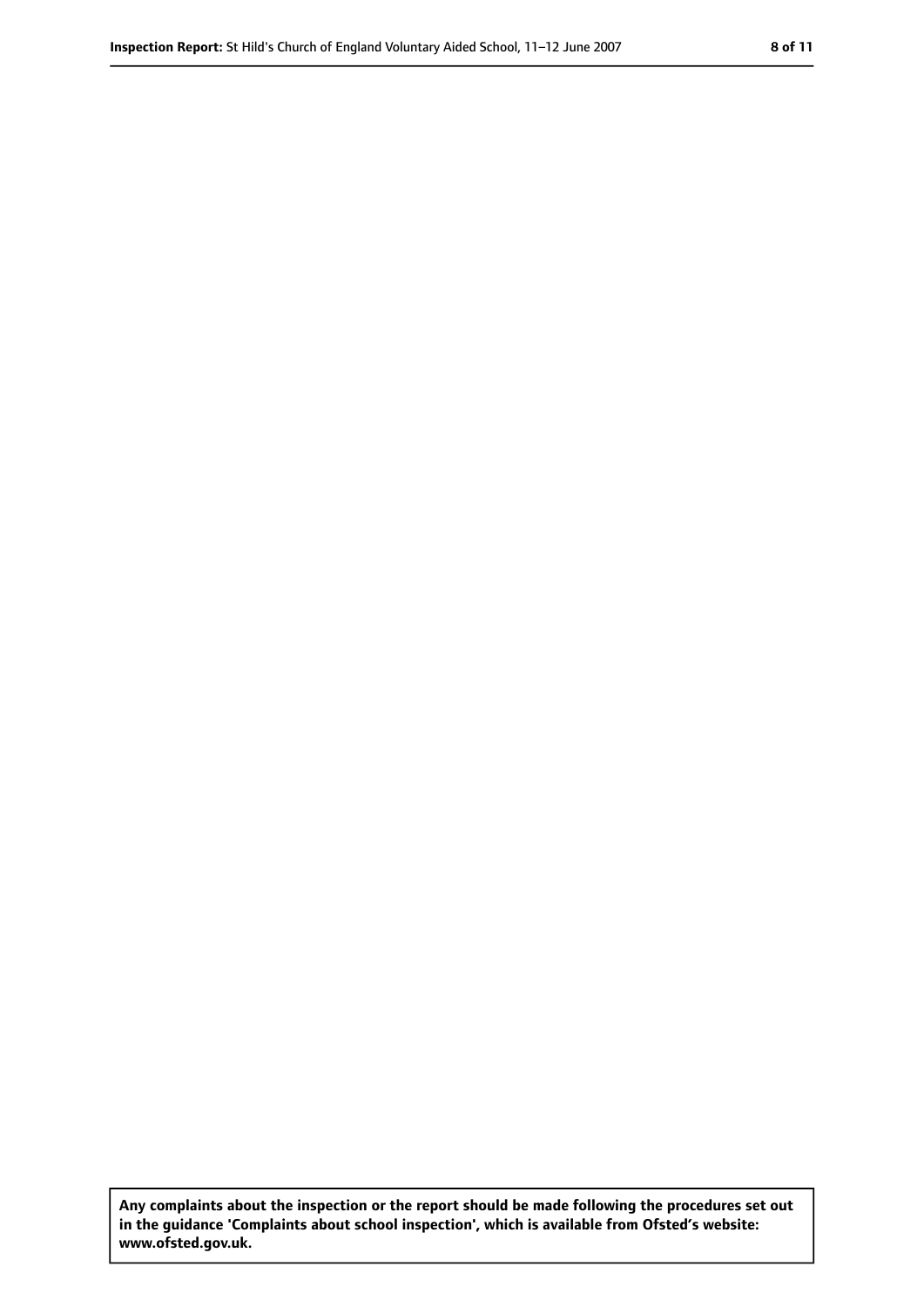# **Inspection judgements**

| $^{\circ}$ Key to judgements: grade 1 is outstanding, grade 2 good, grade 3 satisfactory, and grade 4 $^{\circ}$ | School         |
|------------------------------------------------------------------------------------------------------------------|----------------|
| inadeauate                                                                                                       | <b>Overall</b> |

### **Overall effectiveness**

| How effective, efficient and inclusive is the provision of education, integrated<br>care and any extended services in meeting the needs of learners? |     |
|------------------------------------------------------------------------------------------------------------------------------------------------------|-----|
| How well does the school work in partnership with others to promote learners'<br>well-being?                                                         |     |
| The effectiveness of the school's self-evaluation                                                                                                    |     |
| The capacity to make any necessary improvements                                                                                                      |     |
| Effective steps have been taken to promote improvement since the last<br>inspection                                                                  | Yes |

### **Achievement and standards**

| How well do learners achieve?                                                                               |  |
|-------------------------------------------------------------------------------------------------------------|--|
| The standards <sup>1</sup> reached by learners                                                              |  |
| How well learners make progress, taking account of any significant variations between<br>groups of learners |  |
| How well learners with learning difficulties and disabilities make progress                                 |  |

### **Personal development and well-being**

| How good is the overall personal development and well-being of the<br>learners?                                  |  |
|------------------------------------------------------------------------------------------------------------------|--|
| The extent of learners' spiritual, moral, social and cultural development                                        |  |
| The behaviour of learners                                                                                        |  |
| The attendance of learners                                                                                       |  |
| How well learners enjoy their education                                                                          |  |
| The extent to which learners adopt safe practices                                                                |  |
| The extent to which learners adopt healthy lifestyles                                                            |  |
| The extent to which learners make a positive contribution to the community                                       |  |
| How well learners develop workplace and other skills that will contribute to<br>their future economic well-being |  |

### **The quality of provision**

| How effective are teaching and learning in meeting the full range of the<br>learners' needs?          |  |
|-------------------------------------------------------------------------------------------------------|--|
| How well do the curriculum and other activities meet the range of needs<br>and interests of learners? |  |
| How well are learners cared for, guided and supported?                                                |  |

#### **Annex A**

 $^1$  Grade 1 - Exceptionally and consistently high; Grade 2 - Generally above average with none significantly below average; Grade 3 - Broadly average to below average; Grade 4 - Exceptionally low.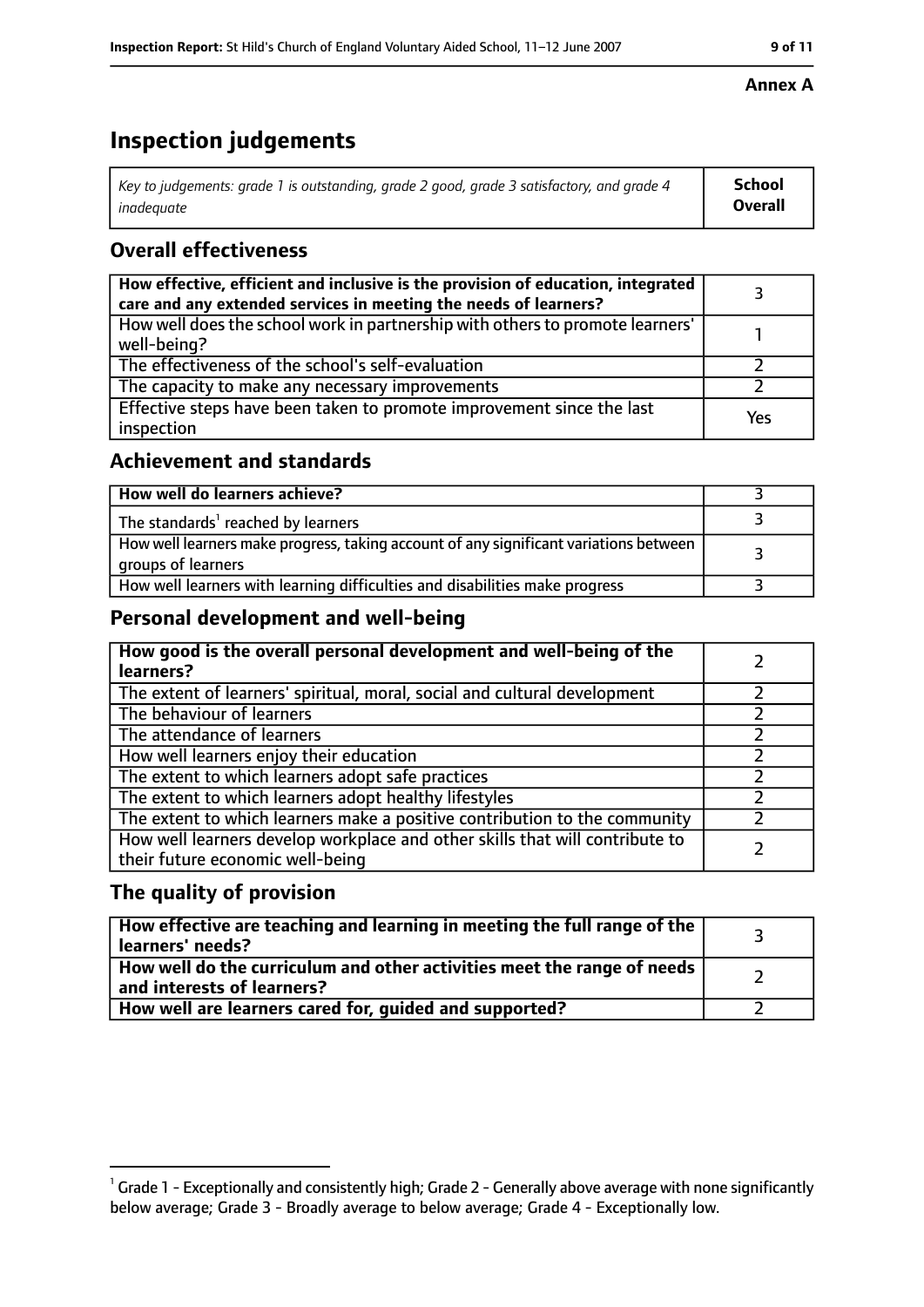# **Leadership and management**

| How effective are leadership and management in raising achievement<br>and supporting all learners?                                              | 3             |
|-------------------------------------------------------------------------------------------------------------------------------------------------|---------------|
| How effectively leaders and managers at all levels set clear direction leading<br>to improvement and promote high quality of care and education | 3             |
| How effectively performance is monitored, evaluated and improved to meet<br>challenging targets                                                 | 3             |
| How well equality of opportunity is promoted and discrimination tackled so<br>that all learners achieve as well as they can                     | 3             |
| How effectively and efficiently resources, including staff, are deployed to<br>achieve value for money                                          | 3             |
| The extent to which governors and other supervisory boards discharge their<br>responsibilities                                                  | $\mathcal{P}$ |
| Do procedures for safequarding learners meet current government<br>requirements?                                                                | Yes           |
| Does this school require special measures?                                                                                                      | <b>No</b>     |
| Does this school require a notice to improve?                                                                                                   | <b>No</b>     |

#### **Annex A**